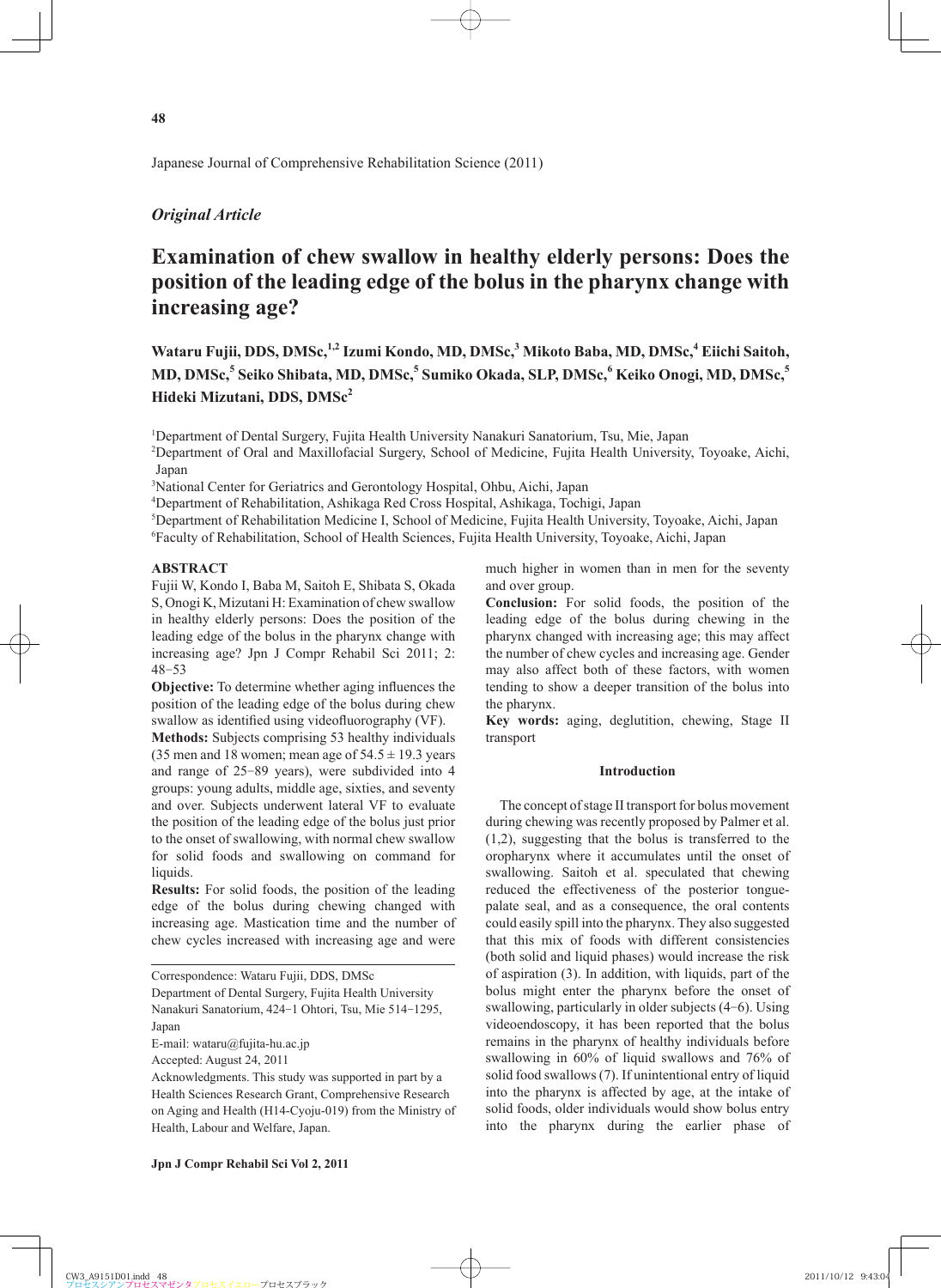swallowing.

The purpose of this study was to determine whether the position of leading edge of the bolus during chew swallow changes with increasing age.

#### **Subjects and Methods**

This study comprised 53 healthy individuals (35 men and 18 women; mean age of  $54.5 \pm 19.3$  years and range of 25-89 years) without neurological, pharyngeal, or laryngeal disorders that could provoke dysphagia. All subjects were able to eat regular meals. To clarify the effect of aging, subjects were subdivided into the following 4 groups: young adults, 13 individuals (mean age,  $28.5 \pm 2.5$  years; range,  $25-39$  years; 8 men and 5 women); middle age, 15 individuals (mean age,  $47.4 \pm 5.1$  years; range,  $40-59$  years; 8 men and 7 women); sixties, 12 individuals (mean age,  $64.8 \pm 3.1$ years; range, 60-69 years; 10 men and 2 women); and seventy and over, 13 individuals (mean age,  $79.2 \pm 5.9$ years; range, 70-89 years; 7 men and 6 women). Written informed consent was obtained from all subjects prior to enrolment. The Medical Ethics Committee of Fujita Health University approved the design of this study.

With regard to use of dentures, the young adult and middle age groups did not include any individuals who used dentures. The group of sixties included only 1 subject with partial dentures. Among the seventy and over group, 5 used complete dentures, 3 subjects used partial and complete dentures, 4 subjects used partial dentures, and 1 subject did not use dentures; all of the subjects who customarily wore dentures used their dentures during this study.

Each subject was seated comfortably in a chair and videofluorography (VF) was performed at 30 frames/s



Figure 1. Classification of oropharyngeal areas and position of the leading edge of a bolus were defined as follows in the VF image frame at the start of swallowing.

OC : oral cavity area UOP : upper oropharynx area VAL : valleculae area HYP : hypopharynx area

from a lateral perspective. Each subject consumed the following foods: 50% w/v liquid barium with the command to swallow (COM), corned beef hash with barium (CB), and a shortbread cookie with barium paste (CK). For the liquid barium, 10 mL of liquid barium was placed in the mouth using a syringe, and the subject was instructed to swallow. For CB and CK, 8 g of food was placed in the mouth of each subject, and they were directed to chew it thoroughly; for these tests, the subjects were not instructed how to eat, but permitted to eat the food in the manner they preferred. We assumed that the position of the leading edge of the food in the pharynx before the onset of swallowing would be affected by the processing time of the food in the mouth, which in turn would depend on the degree of chewing before swallowing.

For each kind of food, 2 trials were performed, with a total of 6 trials for each subject. Overall, 311 VF recordings of swallowing at 30 frames/s were recorded and analyzed on a personal computer using videoediting software (iMac DV model and iMovie, Apple). Of these, 7 VF recordings had to be excluded due to technical difficulties with recording. Slow-motion, still-picture, and reverse-replay functions were used to review the VF recordings.

Each type of swallowing was evaluated to detect the position of the leading edge of the bolus just before the initiation of the hyoid movement, mastication time, and the number of chew cycles. We defined the start of swallowing as the initiation of hyoid movement (IHM).

According to the anatomy of the oropharyngeal areas (Fig. 1), the position of the leading edge of the bolus was identified in the VF image frame at IHM, as follows: oral cavity area (OC), upper oropharynx area (UOP; on the lateral view, beyond the border between the hard and soft palates and up to the lower edge of the mandible extend to the posterior), vallecular area (VAL; beyond the lower edge of the mandible and up to the vallecular), and hypopharynx area (HYP; beyond the valleculae and up to the beginning of the esophagus). Mastication time was defined as the duration from the point at which the bolus started to change shape between the upper and lower teeth after being placed in the oral cavity until the end of jaw movement. For each mastication time, the number of chew cycles was also counted.

To determine whether the position of leading edge of the bolus changed with age, we compared distributions of the bolus position using  $\chi^2$  analysis and calculated the value of post-hoc cell contribution. The results of the post-hoc cell analysis were presented with numerical values (no unit), and the order of the results were estimated by the degree of those values. For comparisons of mastication time and number of chew cycles for CB and CK, one-way analysis of variance and the Tukey-Kramer honestly significant difference test were used. The logistic regression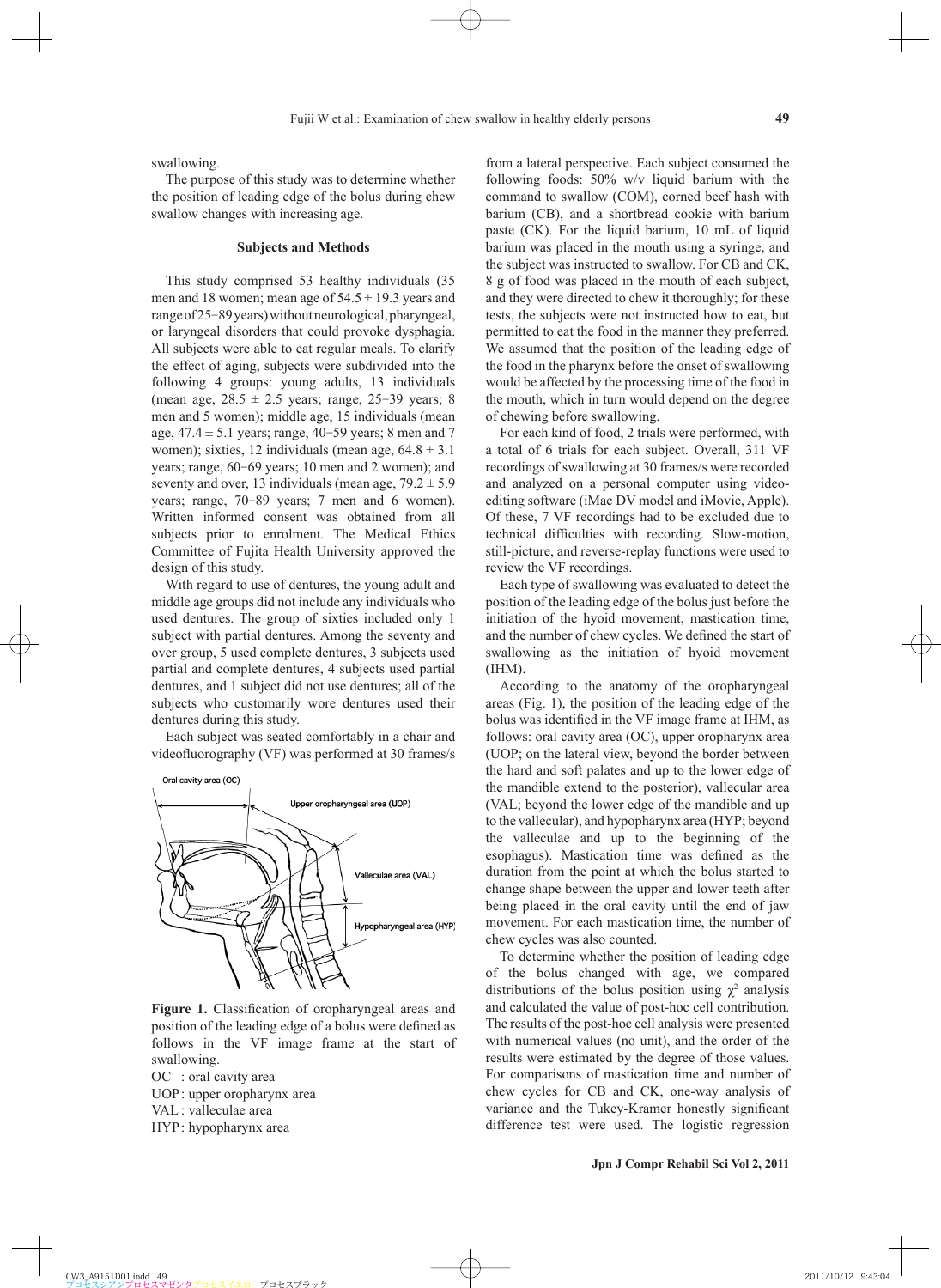analysis was performed using gender, mastication time, number of chew cycles, and use of dentures as the independent variables and the position of the leading edge of the bolus as the dependent variable to confirm the relationship between these factors. Statistical procedures were performed with Statview version5 (SAS; USA).

#### **Results**

#### **1. Position of the leading edge of the bolus**

Prior to the onset of swallowing, we observed significant differences in the position of the leading edge of the bolus (Table 1) across the age groups for swallowing COM ( $\chi^2$  = 32.822, p < 0.001) and CB ( $\chi^2$  $=$ 21.184, p=0.0119). The post-hoc cell contributions to COM were 3.938 for OC in the young adult group and 2.613 for VAL and 1.952 for HYP in the seventy and over group. Conversely, the post-hoc cell

| Young adults     | <b>COM</b>       |             |                  | CB          |                  | CK          |  |
|------------------|------------------|-------------|------------------|-------------|------------------|-------------|--|
|                  | $\mathbf N$      | PHCC        | $\mathbf N$      | <b>PHCC</b> | $\mathbf N$      | PHCC        |  |
| $\mathbf N$      | 25               |             | 26               |             | 26               |             |  |
| <b>OC</b>        | 12               | 3.938       | $\overline{4}$   | 1.741       | $\,1$            | 0.011       |  |
| <b>UOP</b>       | 9                | 0.365       | $8\,$            | 0.074       | 5                | $-0.249$    |  |
| <b>VAL</b>       | $\overline{4}$   | $-0.751$    | 14               | $-0.553$    | 17               | 1.310       |  |
| <b>HYP</b>       | $\boldsymbol{0}$ | $-3.339$    | $\boldsymbol{0}$ | $-1.162$    | 3                | $-1.360$    |  |
|                  |                  |             |                  |             |                  |             |  |
| Middle age       | <b>COM</b>       |             |                  | CB          |                  | CK          |  |
|                  | N                | PHCC        | $\mathbf N$      | <b>PHCC</b> | $\overline{N}$   | <b>PHCC</b> |  |
| $\mathbf N$      | 30               |             | 30               |             | 30               |             |  |
| OC               | $\overline{3}$   | $-1.678$    | $\mathbf{1}$     | $-1.032$    | $\boldsymbol{0}$ | $-1.290$    |  |
| <b>UOP</b>       | 12               | 0.967       | 14               | 2.322       | 10               | 1.972       |  |
| <b>VAL</b>       | $\overline{4}$   | $-1.274$    | 15               | $-1.115$    | 14               | $-0.991$    |  |
| <b>HYP</b>       | 11               | 1.711       | $\boldsymbol{0}$ | $-1.281$    | 6                | $-0.152$    |  |
|                  |                  |             |                  |             |                  |             |  |
| <b>Sixties</b>   | <b>COM</b>       |             |                  | CB          |                  | CK          |  |
|                  | $\mathbf N$      | PHCC        | N                | <b>PHCC</b> | $\overline{N}$   | <b>PHCC</b> |  |
| N                | 24               |             | 24               |             | 24               |             |  |
| OC               | 5                | 0.182       | $\sqrt{2}$       | 0.166       | $\mathfrak{Z}$   | 2.532       |  |
| <b>UOP</b>       | 9                | 0.708       | 5                | $-1.135$    | 5                | $-0.016$    |  |
| <b>VAL</b>       | 4                | $-0.527$    | 17               | 1.395       | 12               | $-0.480$    |  |
| <b>HYP</b>       | 5                | $-0.439$    | $\boldsymbol{0}$ | $-1.103$    | $\overline{4}$   | $-0.587$    |  |
|                  |                  |             |                  |             |                  |             |  |
| Seventy and over | <b>COM</b>       |             |                  | CB          |                  | <b>CK</b>   |  |
|                  | ${\bf N}$        | <b>PHCC</b> | N                | <b>PHCC</b> | N                | <b>PHCC</b> |  |
| N                | 25               |             | 26               |             | 25               |             |  |
| <b>OC</b>        | $\mathbf{1}$     | $-2.337$    | $\mathbf{1}$     | $-0.822$    | $\boldsymbol{0}$ | $-1.140$    |  |
| <b>UOP</b>       | $\overline{4}$   | $-2.078$    | 5                | $-1.401$    | $\overline{2}$   | $-1.823$    |  |
| <b>VAL</b>       | 10               | 2.613       | 16               | 0.363       | 14               | 0.197       |  |
| <b>HYP</b>       | 10               | 1.952       | $\overline{4}$   | 3.576       | 9                | 2.118       |  |
|                  |                  |             |                  |             |                  |             |  |
|                  | <b>COM</b>       |             |                  | CB          |                  | CK          |  |

P of chi square 0.0001 0.00119 0.0645

**Table 1.** Leading edge position of bolus just before the initiation of hyoid movement

OC : Oral cavity area, UOP : Upper oropharyngeal area

VAL : Valleculae area, HYP : Hypopharyngeal area

COM : 10 ml of barium (50% w/v) for command swallow

CB : 8 g of corned beef hash with barium

 $CK \div 8$  g of short bread cookie with barium

N : number of trials

PHCC : Post-hoc cell contribution rate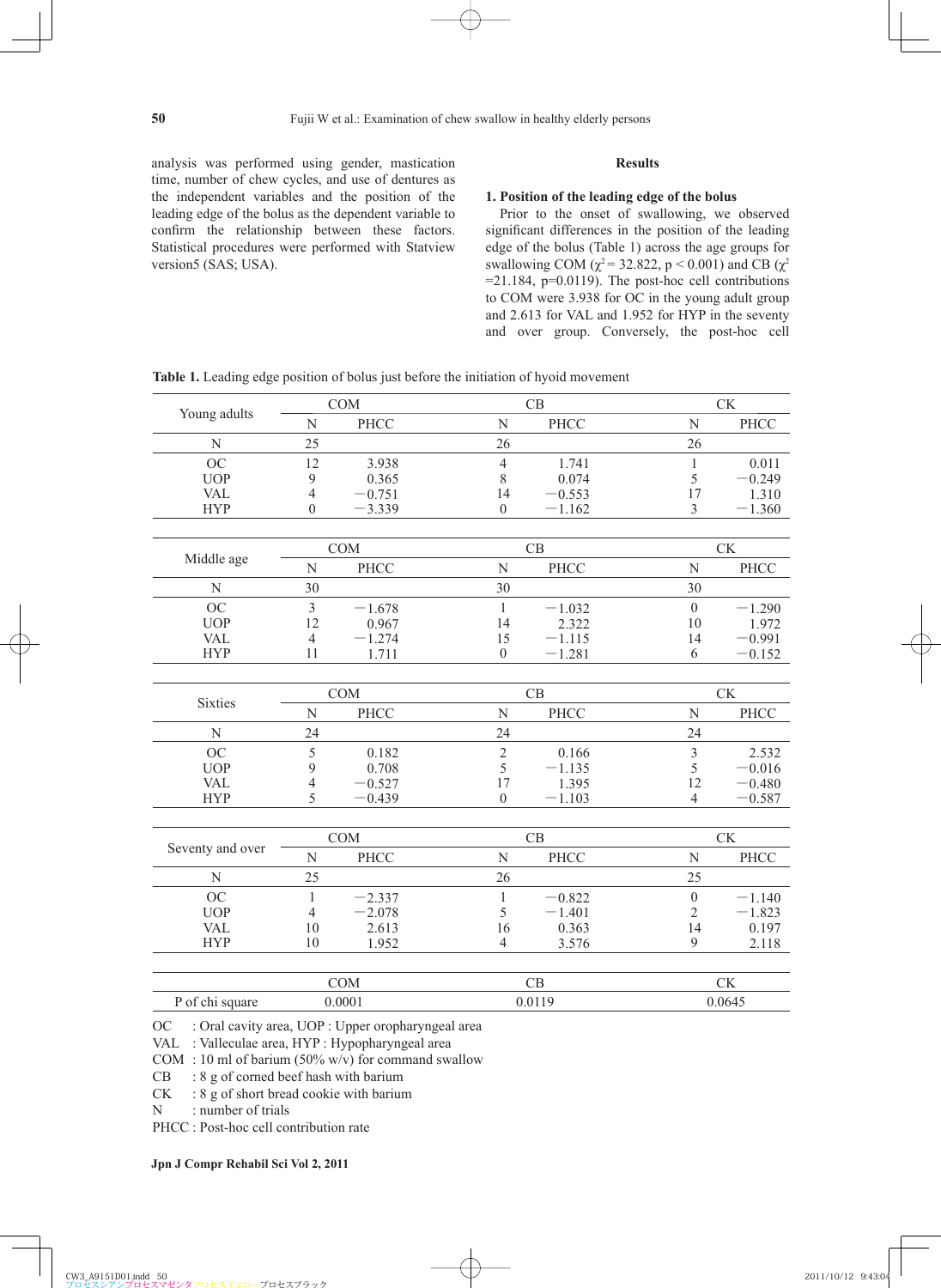contribution for HYP was –3.389 in the young adult group. These results suggested that in terms of command to swallow with liquid, subjects in the young adult group were able to retain the bolus in their mouths, making the position of leading edge of bolus in the pharynx higher than those in the seventy and over group. In terms of the post-hoc cell contribution of CB, maximum values in each age group were 1.741 for OC in the young adult group, 2.332 for UOP in the middle age group, 1.395 for VAL in the sixties group, and 3.567 for HYP in the seventy and over group. These results suggest that the position of the leading edge of the bolus prior to the onset of swallowing gradually transitioned to a deeper position with advancing age. However, the position of the leading edge of the bolus across the 4 age groups was not significantly different with CK ( $\chi^2$ =16.117, p=0.0645). For the post-hoc cell contribution of subjects in the middle age group and the sixties group, all the values were distributed between –1.7 and 1.8, and none of them were as big as the values. No remarkable differences were observed in the young adult group and in the seventy and over group.

#### **2. Mastication time and number of chew cycles**

Mastication time and the number of chew cycles increased with age (Fig. 2) for swallowing both CB and CK and were also significantly higher in the sixties group and the seventy and over group than in the young adult and middle age groups. The mean number of chew cycles for CB was significantly higher in women (26.2  $\pm$  20.80) than in men (17.2  $\pm$  10.25; p < 0.05), as was the mean number of chew cycles for CK  $(38.3 \pm 21.27)$  in women vs.  $28.9 \pm 13.75$  in men, p < 0.05). Figure 3 shows the relationship between the number of chew cycles and age for swallowing CK. Overall, the results showed that the number of chew cycles increased with age and was particularly higher for women and for the seventy and over group.

#### **3. Logistic regression analysis**

We repeated these analyses and modified the division of samples for each of the independent factors such as age, mastication time, and the number of chew cycles. However, we were unable to identify any significant relationships aside from the gender differences for the differences in swallowing CK. This may be because of our small sample size. When swallowing CK, women tended to show earlier

> \*:p<.05(Fisher's exact probability test) :p<.01(Fisher's exact probability test)

> > Υ M

 $60'$   $\geq 70$ 

CК



p<.01(ANOVA)



- CB : corned beef hash with barium
- CK : shortbread cookie with barium paste
- Y : young adults group
- M : middle age group
- 60' : sixties group
- $\geq$ 70 : seventy and over group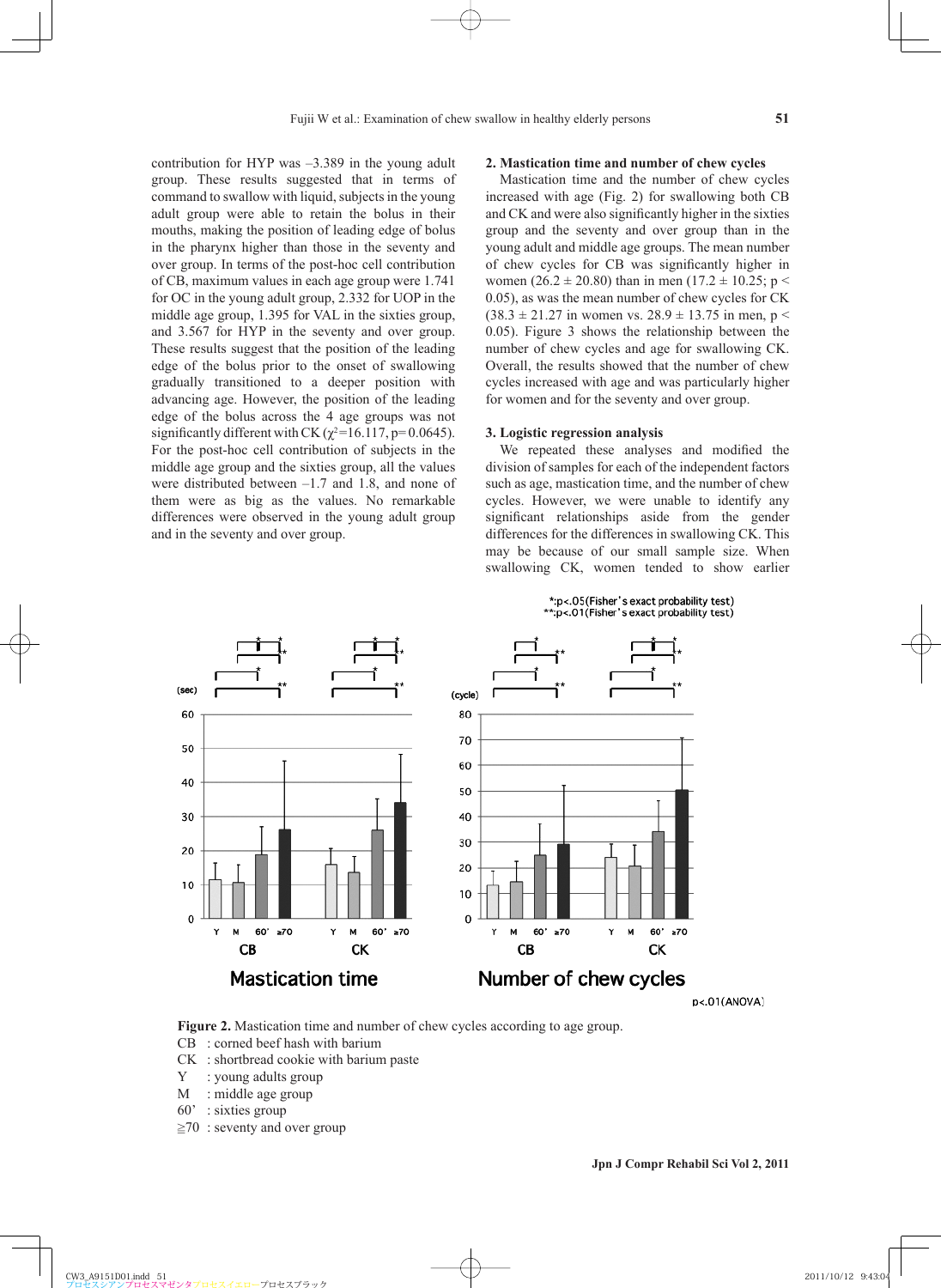

Figure 3. Relationship between number of chew cycles and age for CK.

Open diamond: number of chew cycles for male subjects. Closed square: number of chew cycles for female subjects. Bold line: Regression line for female subjects. Dotted line: Regression line for male subjects.

**Table 2.** The result of logistic regression analysis for the CK

|                     | $\chi^2$ | p      | R     | Exp   | 95% lower | $95\%$ upper |
|---------------------|----------|--------|-------|-------|-----------|--------------|
| Gender              | 13.452   | 0.0002 | 0.335 | 9.684 | 2.878     | 32.590       |
| Denture use         | 0.211    | 0.6460 | 0.000 | 1.573 | 0.228     | 10.879       |
| Mastication time *1 | 0.070    | 0.7910 | 0.000 | 1.393 | 0.120     | 16.204       |
| Chew cycle $*2$     | 0.041    | 0.8399 | 0.000 | 0.836 | 0.147     | 4.762        |

\*1 Mastication time: stratified at 10 second

<sup>\*2</sup> Chew cycles: stratified at 30 cycle

transition of the bolus into the pharynx than men  $(Table 2)$ . We did not identify any significant differences for swallowing CB.

#### **Discussion**

Feldman et al. reported that tooth loss significantly increased the duration of mastication until swallowing and the size of particles that the subject was willing to swallow (8). From the results of present study, it was confirmed that the mastication time and the number of chew cycles increased with age for solid foods. As there was a possibility that the number of samples was small, from the results of logistic regression analysis we were unable to determine whether mastication time and the number of chew cycles significantly affected to the degree of bolus transition into the pharynx. As for the other factors, although we were unable to identify any determinant factors for CB, the results of the logistic regression analysis for CK showed a significant relationship for gender, with women tending to show an earlier transition of the bolus into the pharynx than men. In a study of oropharyngeal swallowing in different ages, Robbins et al. observed that women showed a longer duration of upper esophageal sphincter opening (5). They suggested that this finding was related to the smaller size of the female head and neck anatomy. From our results for swallowing CK, the number of chew cycles was markedly higher in women seventy and over group. Entry of the bolus into the pharynx during chewing might be affected by the number of chew cycles and age, both of which may be linked to gender.

It has been reported that sensory discrimination in the oral cavity and pharynx progressively diminishes with age, and the threshold for the onset of pharyngeal swallowing also increases with age. Aviv et al. suggested that this decreased sensory discrimination was caused by the age-related loss of superior laryngeal nerve innervation (9). Shaker et al. indicated that